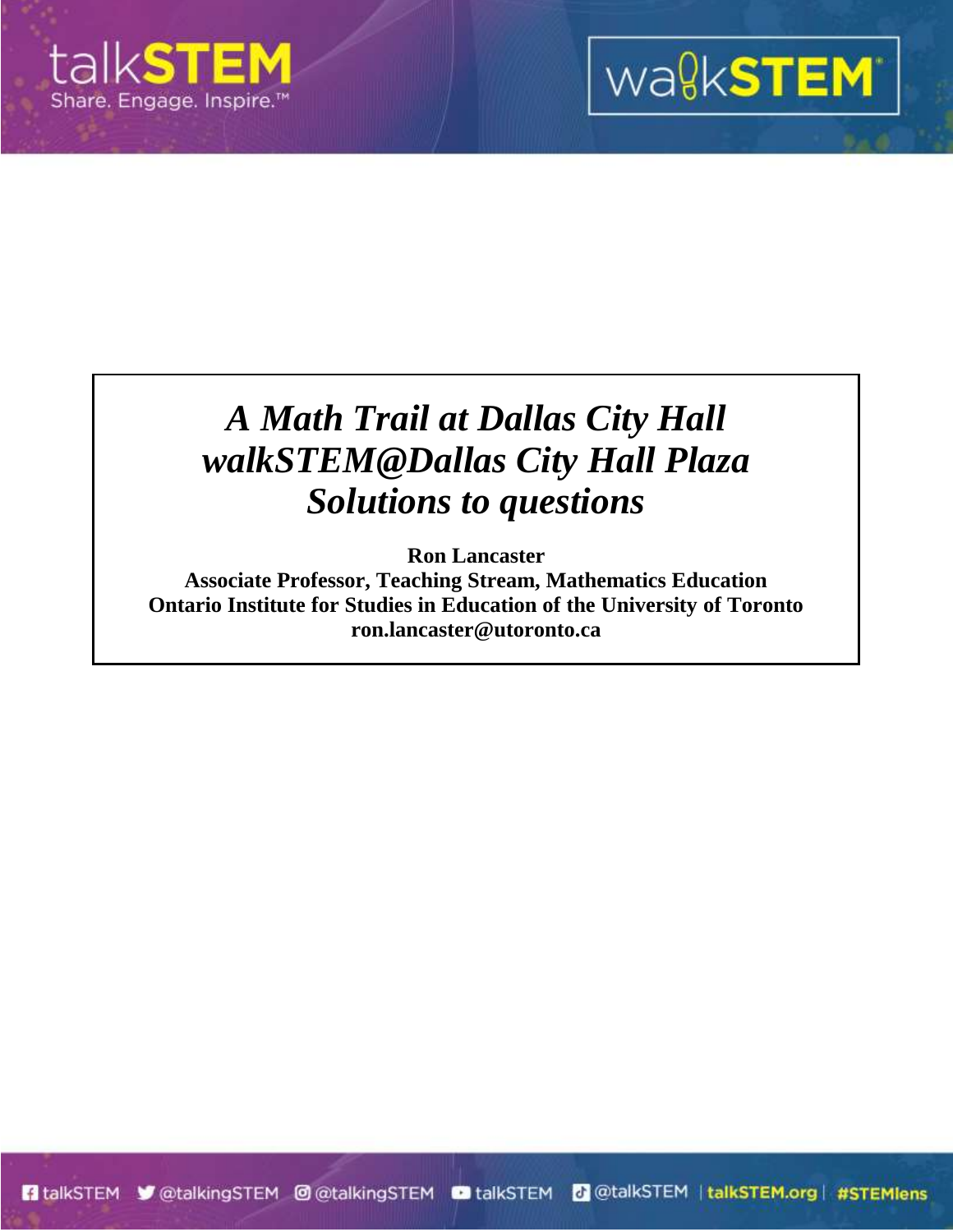Dallas City Hall is actually a skyscraper placed on its side, anchored at the southern end of the CBD. It is bordered by Akard, Evray, Young and Canton Streets and adjoins the Convention Center site. The most dynamic aspect of this 770,000 sq. ft., cast-in-place concrete structure is its trapezoidal shape, dramatically defined by the cantilevered front face of the building. This overscaled trapezoid, situated at the rear half of a rectangular, ten acre site stretches 560 ft. in length and rises to a height of 122 ft. from ground level. The sloping front of the building faces north to the vertical skyscrapers of the CBD. As the building's face angles 34 degrees out and away from perpendicular, it increases the depth of the roof area to 194 ft., versus the 126 ft. depth of the base area at ground level. This design increases the depth of each of the above grade floors by 9 1/2 ft. in arithmetic progression, enabling an agency and its support staff to be located on a common floor (or a part of one), which is in ratio to their collective size, and which accommodates their total space requirements. The design, thereby structurally imitates and facilitates the operations of the city's government, a lesson in form follows function instilled by Gropius. There are eight floors above grade, the first seven of which provide public areas and office space; the eighth houses the building's mechanical equipment. Two floors of additional office space extend below grade and abutt the two-level, 1,325 car parking facility beneath City Hall's park plaza. The east and west facades (the mirrored-L-shaped ends) and the rear south face, cantilever outward, but these faces of the building are stepped-out, overhanging each preceding floor, instead of forming a smooth inclined plane, as is represented by the front face.

Five Buildings in the Dallas Central Building District by I. M. Pei and Partner Henry N. Cobb: A Stamp on the City's Direction

Thesis presented to the Graduate Council of the North Texas State University in Partial Fulfillment of the Requirements For the Degree of Master of Arts by J. Barney Malesky, M. A., Denton, Texas, December, 1986

https://digital.library.unt.edu/ark:/67531/metadc500988/m2/1/high\_res\_d/1002775355-Malesky.pdf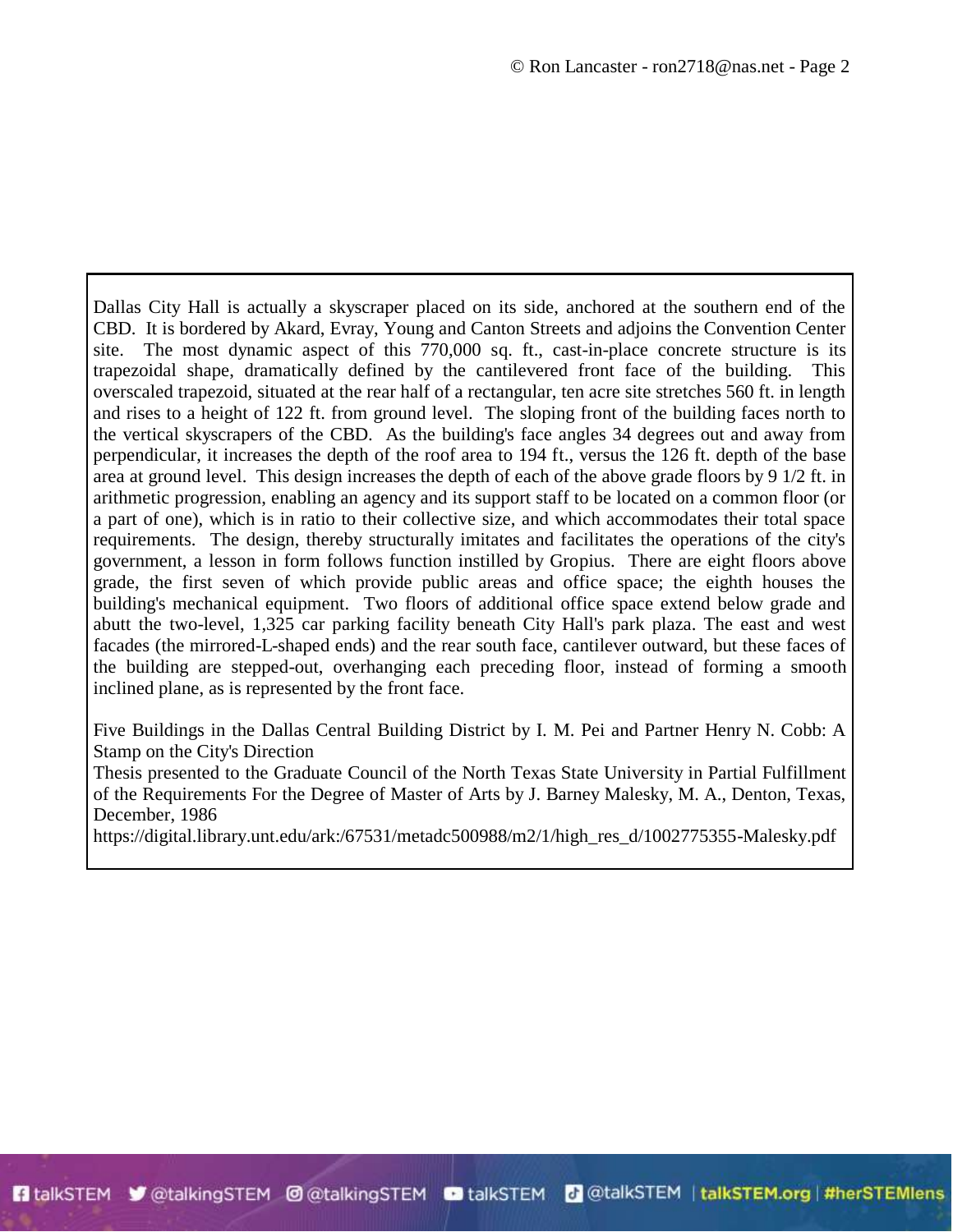- (a) Why did Pei use this sloping design for the city hall building? How is the form related to the function of the building?
- (b) Use an app that measures angles such as Angle Finder, Angle Meter, Bubble Level or Clinometer to verify that the building slopes at an angle of  $34^\circ$ .
- (c) If Pei decided to make each above grade floor 4.75 feet wider than the one below, would the building slope at an angle of  $17<sup>0</sup>$ ? How do you know?

(d) Use the information contained in the excerpt from J. Barney Malesky's thesis and the scale diagram given below (Figure 1) to calculate the height of a floor.



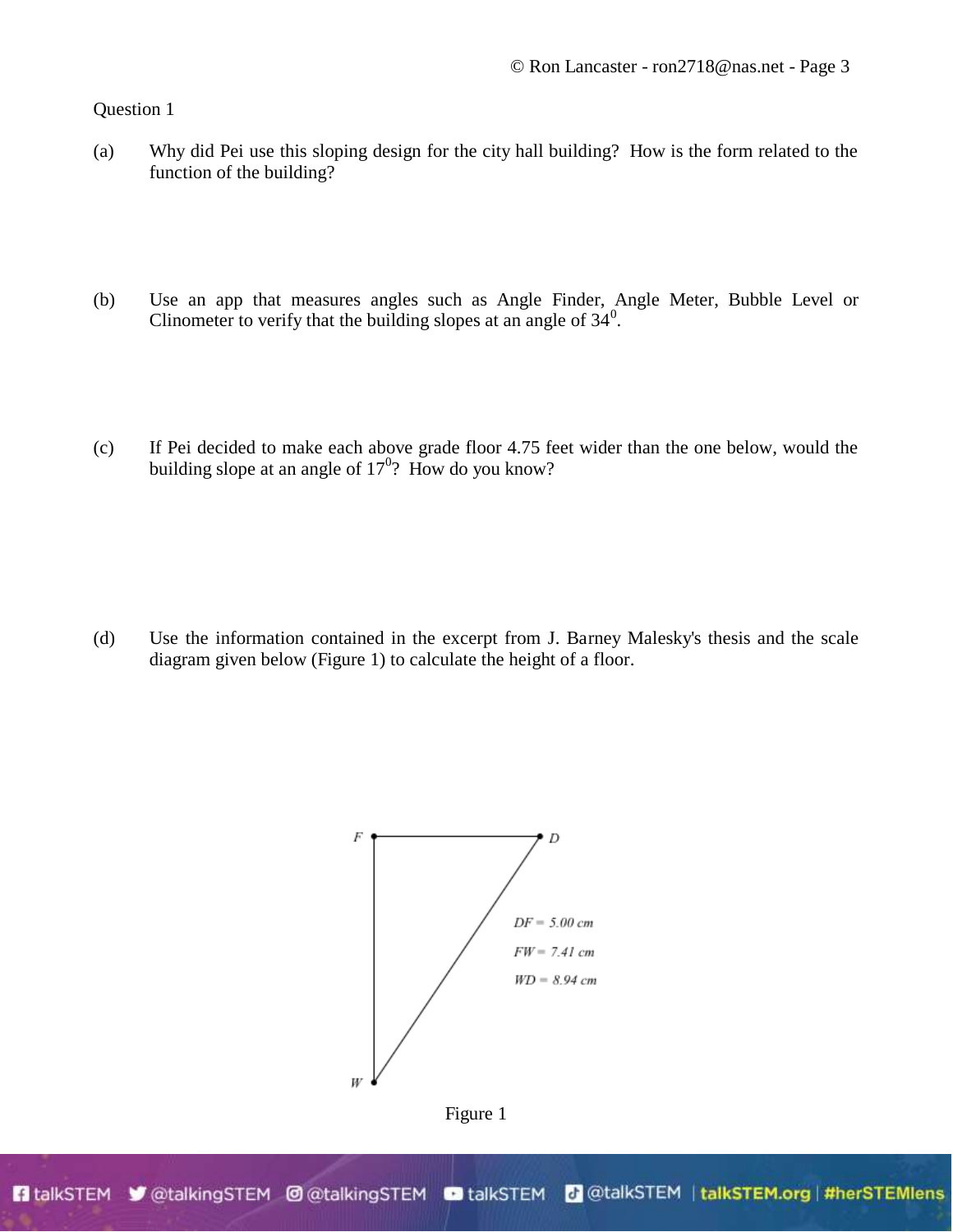(e) Use your answer to part (d) to determine the height of City Hall. Compare your result with the figure stated in the excerpt from J. Barney Malesky's thesis. Are both heights the same? If not, why not?

(f) Calculate the width and square footage for each of the seven floors which provide public areas and office space plus the mechanical floor on the 8th floor (Table 1). Determine the square footage of the two floors of additional office space that extend below grade.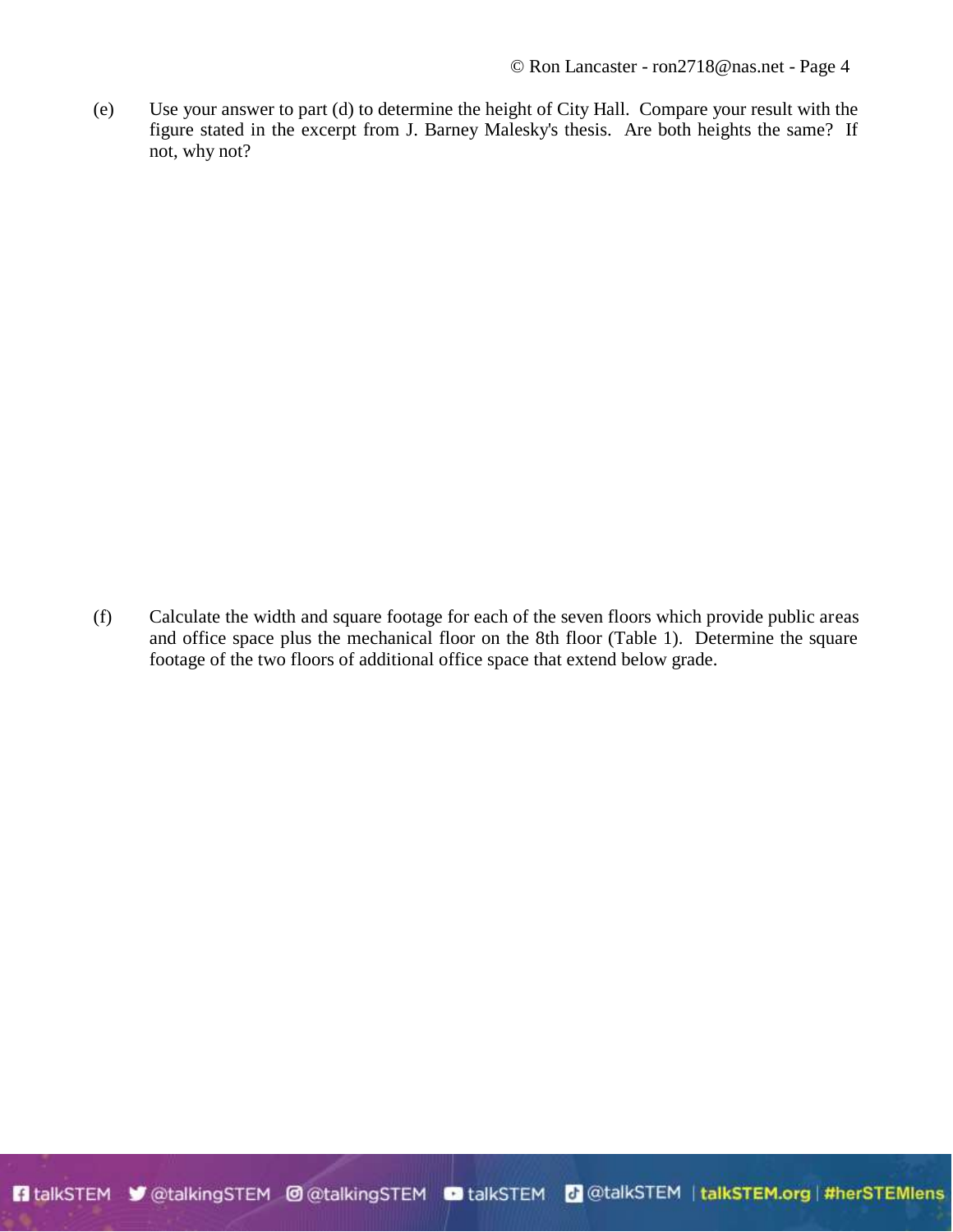(g) This question requires some basic knowledge of trigonometry. In Figure 2, how are the numbers 2 and 3 that appear on the right side about halfway down, related to the values of  $tan(34^0)$  and  $tan(56^0)$ ?



Figure 2

http://www.architectureweek.com/cgi-bin/awimage?dir=2009/0729&article=building\_2- 2.html&image=14298\_image\_6.jpg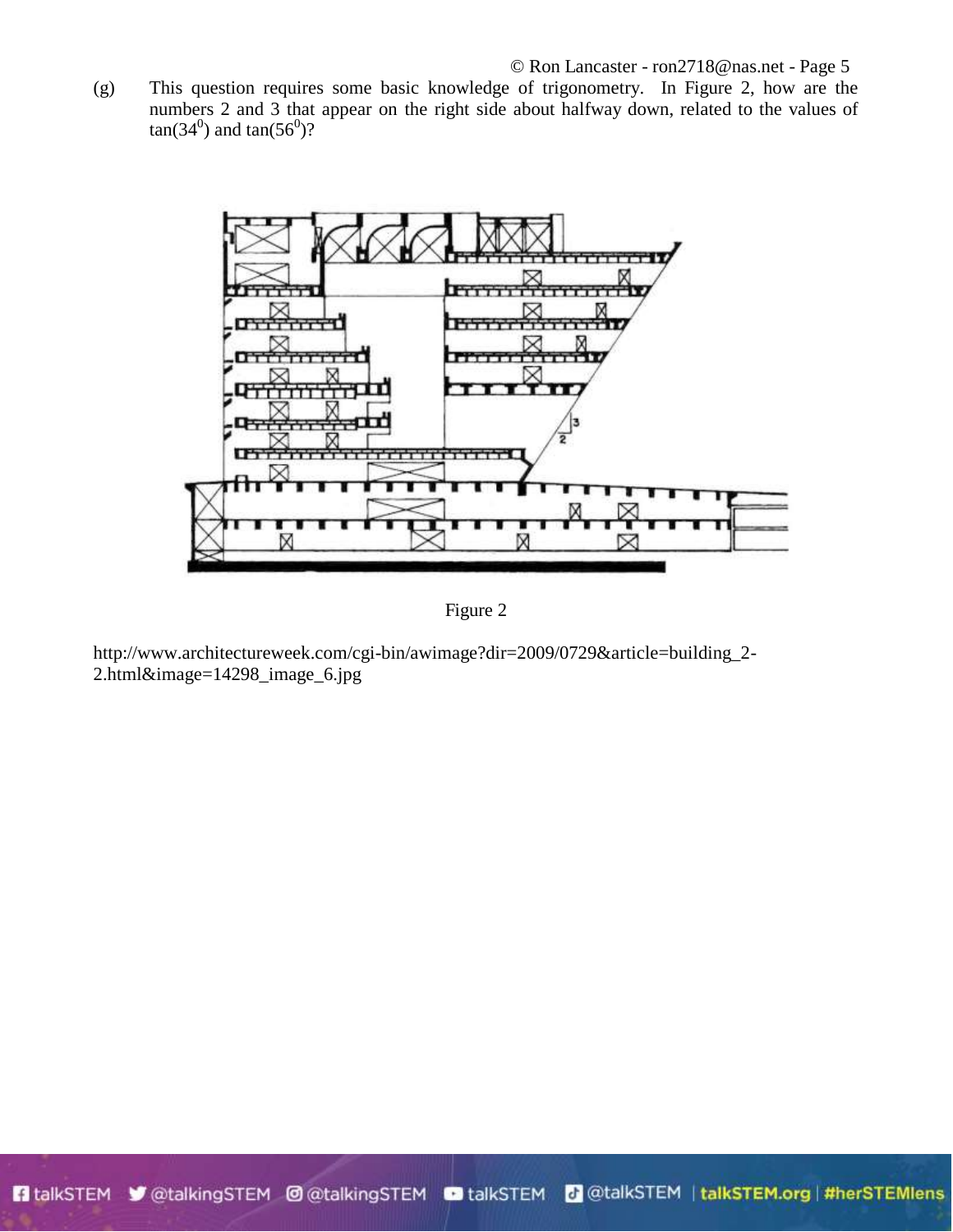Walk to the "The Dallas Piece", a sculpture by Henry Moore (Photograph 1).

(a) In 1976, the City of Dallas commissioned Henry Moore to create a sculpture for the plaza. How does this sculpture relate to the City Hall building? Do you feel that it fits in with the building and the plaza? Why or why not?

After you have thought about the role of the sculpture, visit the website given below to learn more about Moore's reasons for his design and what he was trying to do in terms of the plaza and the building.

http://www.publicartarchive.org/work/dallas-piece

(b) The length of the sculpture does not appear in the text given below. Suggest a reason for why it was not included. Estimate the length.

A 16-foot (4.9 m)-high by 24-foot (7.3 m)-wide, three-piece sculpture titled "The Dallas Piece" was designed by Henry Moore for the plaza and resembles vertebrae.

https://en.wikipedia.org/wiki/Dallas\_City\_Hall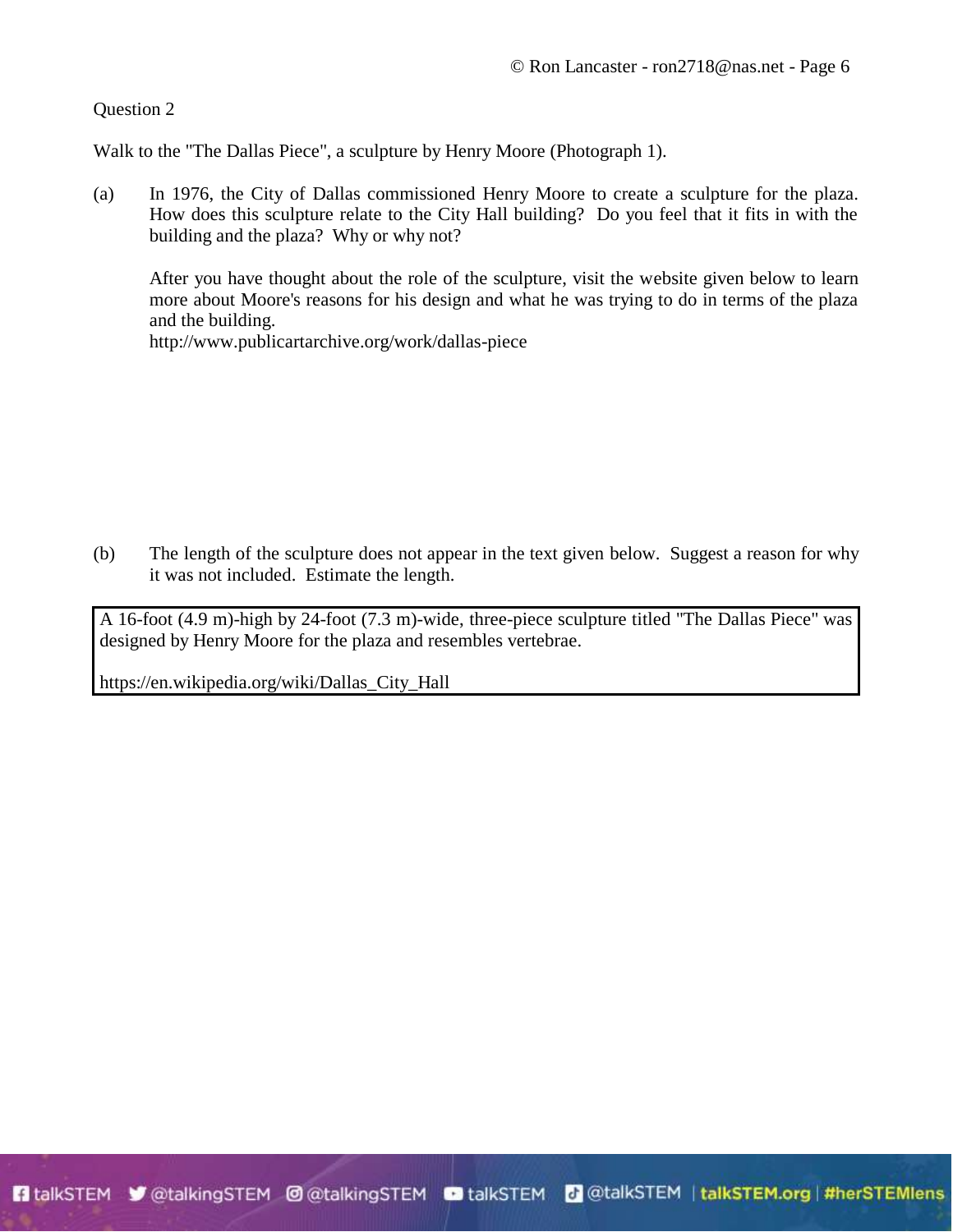

Photograph 1 by Ron Lancaster: "*Dallas Piece*" by Henry Moore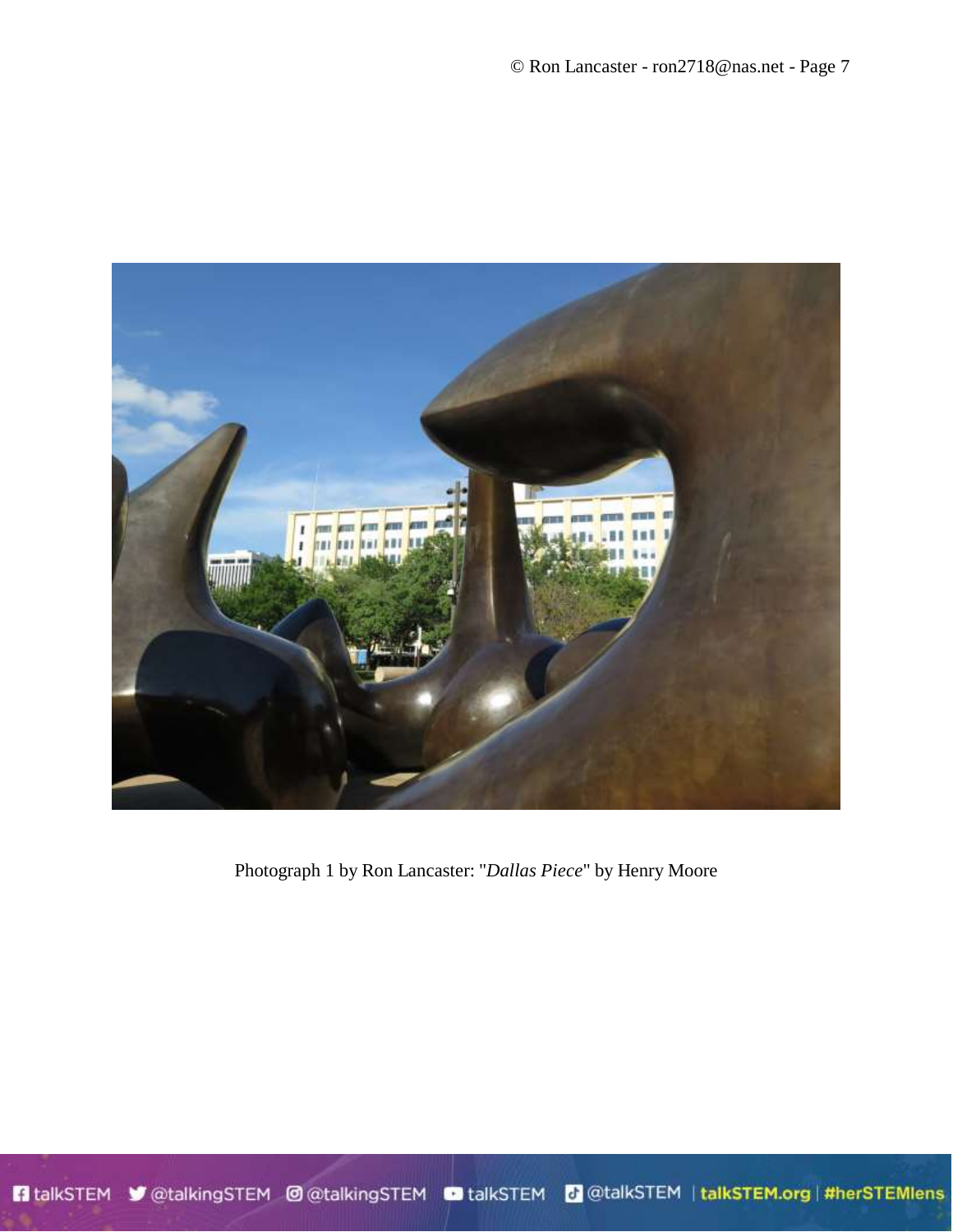Walk to the nearby fountain and read the text given below.

The Park Plaza is two blocks long and one block wide and is bounded by Young, Ervay, Marilla and Akard streets. The Plaza includes a 180-foot (55 m)-diameter reflecting pool, a variable-height fountain, park benches and three distinctive 84-foot (26 m)-high flagpoles. The Plaza is landscaped with trees native to Texas: live oaks and red oaks. The reflective pool contains large floating sculptures designed by artist Marta Pan.

https://en.wikipedia.org/wiki/Dallas\_City\_Hall

(a) When you look at the fountain and City Hall, does the circumference of the fountain appear to be more, less or the same as the length of the building?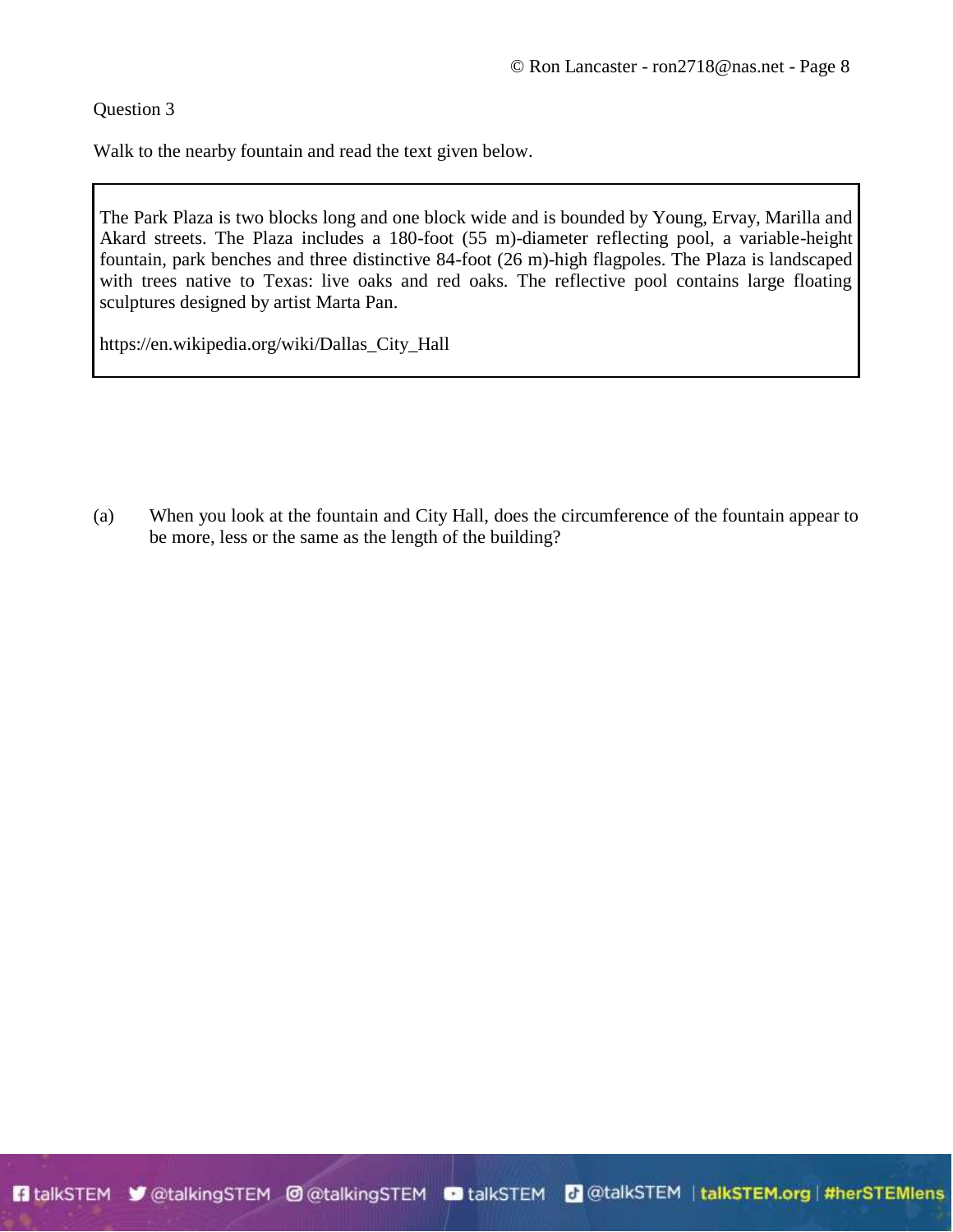(b) Starting at a point P on the edge of the fountain (Figure 3), walk around the fountain while someone else walks from one end of City Hall to the other (point A to point B). How can you use the time it takes both of you to do your walk to compare the circumference of the fountain with the length of the City Hall building? This is assuming that both of you walk at the same rate. How will you actually do that?



Figure 3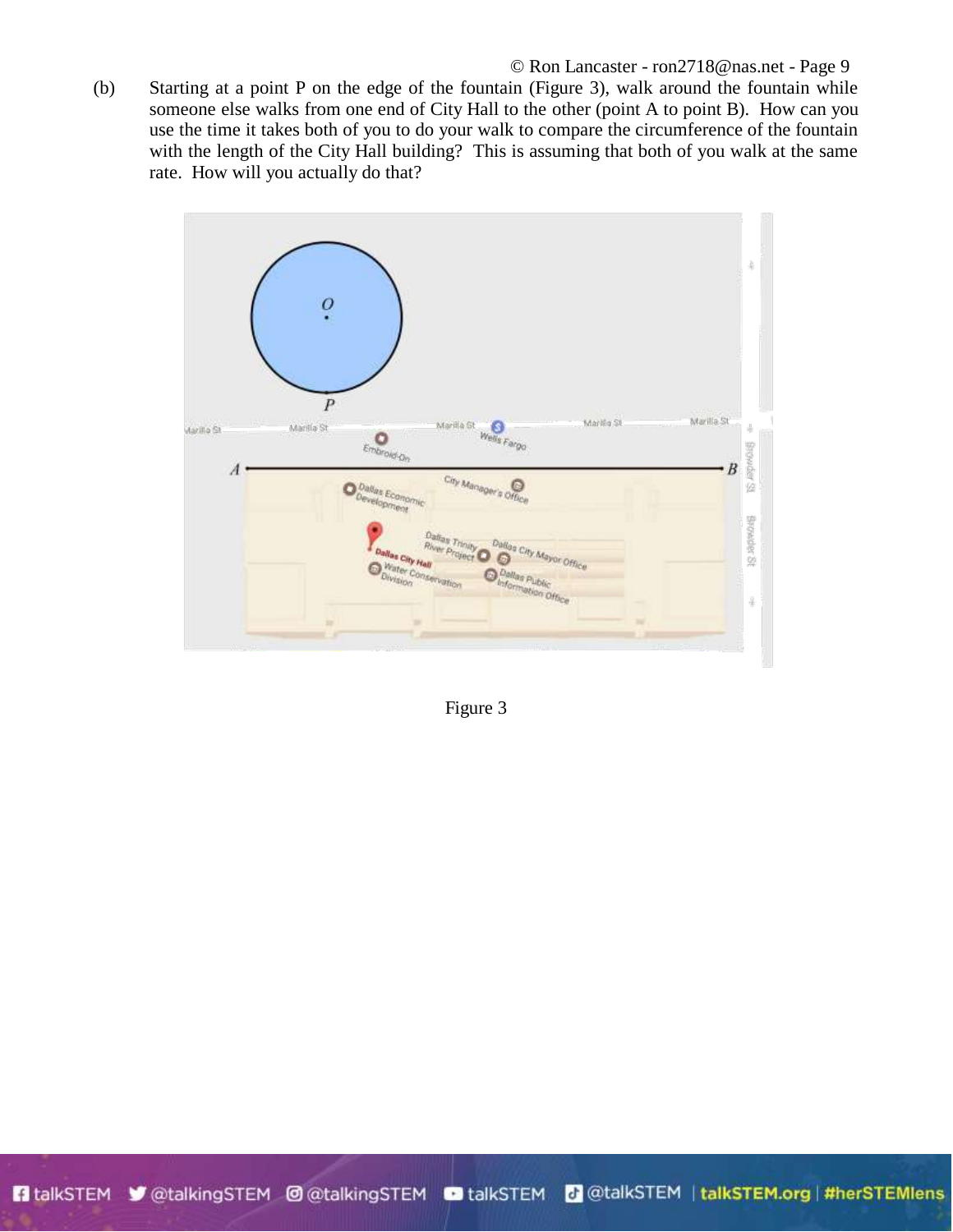Return to the point where you started your walk and have a friend stand beside one of the tall flag poles. Walk around the fountain in a counter-clockwise direction several times at a constant rate while your friend stands still. Let Y represent your location, as you walk, and F the position of your friend (Figure 4). The point P is your starting point.



Figure 4

(a) Let *d* represent the distance (in feet) between the two of you (the length of line segment YF) and let *t* represent the time (in seconds). Graph the distance *d* versus the time *t*. Since you have no actual data to work with, a precise graph is not required.

- (b) How would the graph in part (a) change if you walked at a faster rate?
- (c) How would the graph in part (a) change if, before you began to walk, your friend moved to a point further away from the fountain to be in the shade?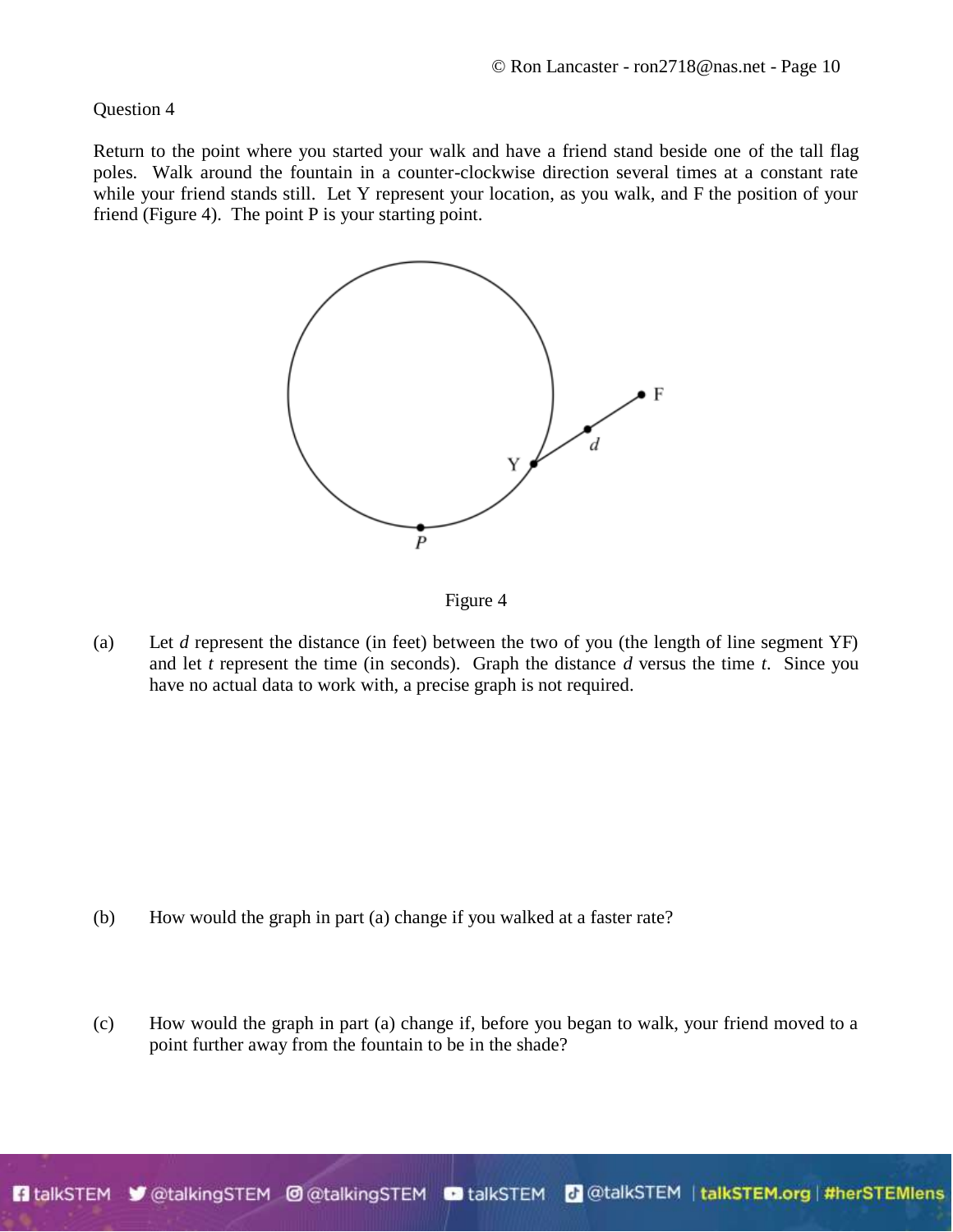(a) Describe the movement of one of the red sculptures designed by the artist Marta Pan (Photograph 2).

(b) Suppose that the sculpture is anchored to the bottom of the fountain and that its movement is controlled by a motor that rotates it through  $360^{\circ}$  every 5 seconds. How many complete rotations will the sculpture go through in an hour? a day? a year?

(c) Suppose that Marta Pan made this sculpture by starting with a sphere. Estimate the percentage of the sphere that was removed in making the sculpture. Suggest a method for calculating this percentage.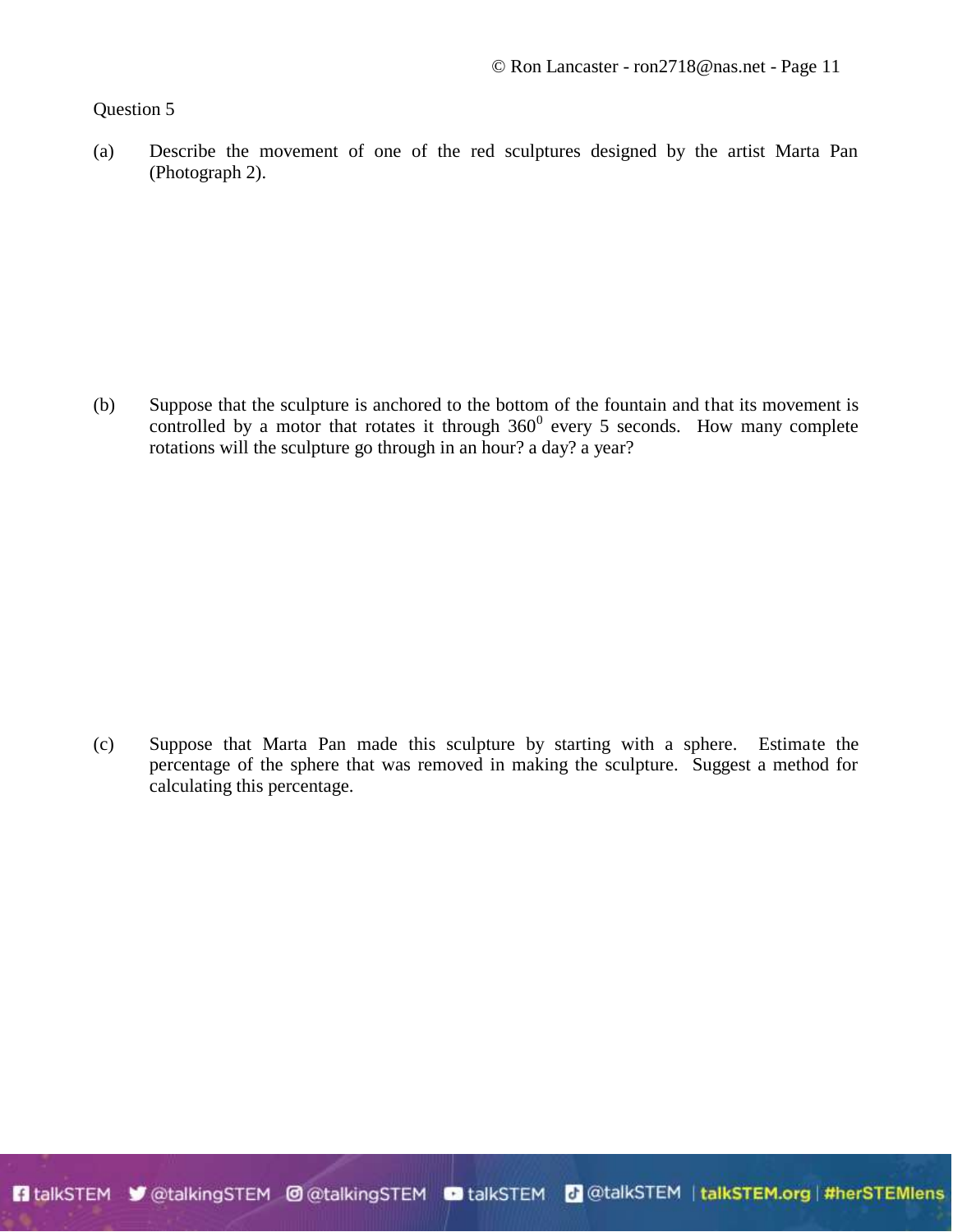© Ron Lancaster - ron2718@nas.net - Page 12 12



Photograph 2 by Ron Lancaster: Floating Sculpture by Marta Pan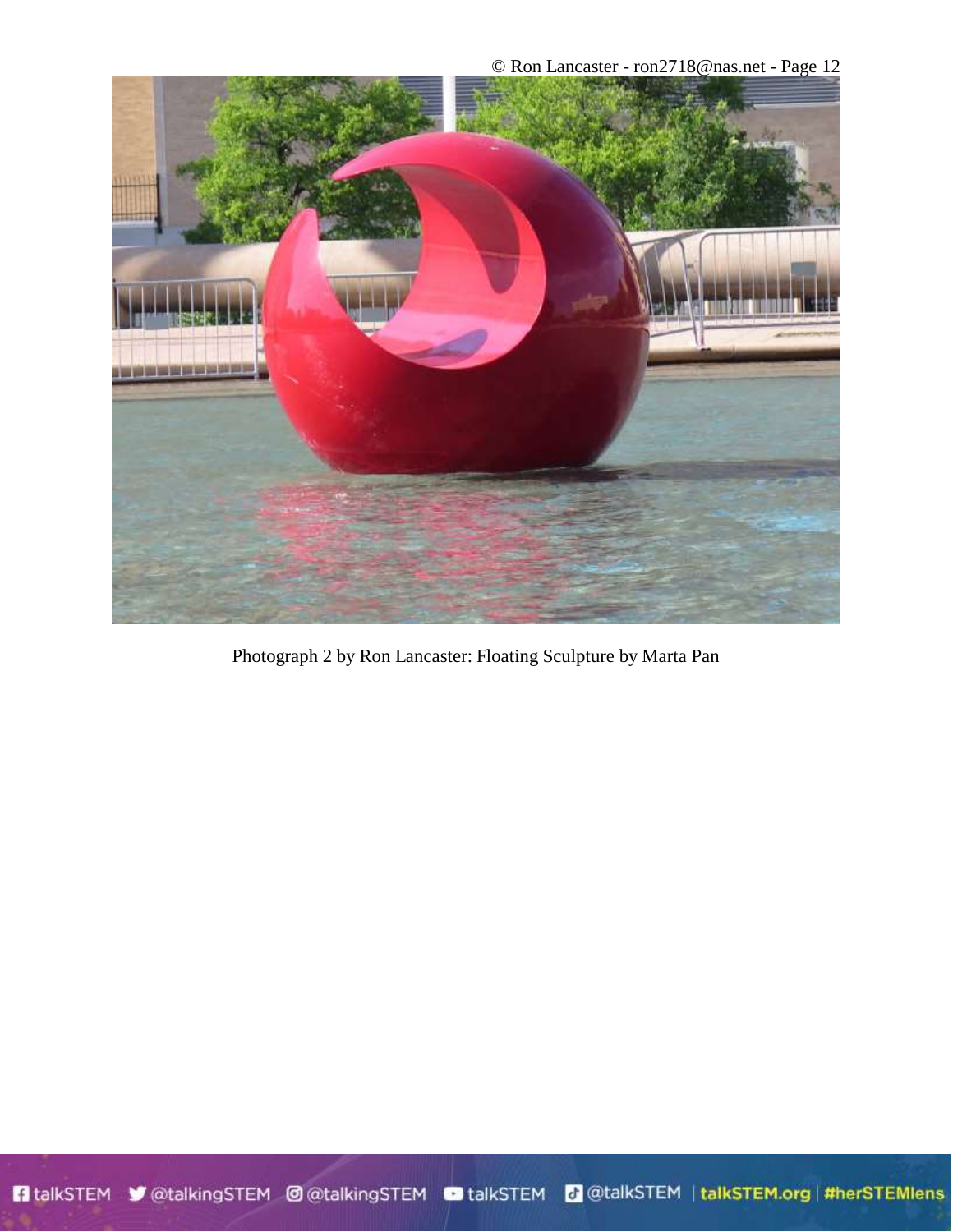(a) Walk a short distance to the three massive flag poles. Each one of them is an example of a tapered flagpole that forms a cone. What other types of flagpoles are there? Why do you think tapered flagpoles were selected for the City Hall plaza?

For the following questions you will need to use the formulas for the volume of a cone and a cylinder provided below.

Volume of a cone = 
$$
\frac{1}{3}\pi r^2 h
$$
 Volume of a cylinder =  $\pi r^2 h$ 

(b) Estimate the circumference at the base of one of the flagpoles and calculate the volume of the flagpole (cone).

(c) Suppose that these tapered flagpoles were cylinders with the same volume. Would they be shorter or taller than they are now? How much shorter or taller would be they be?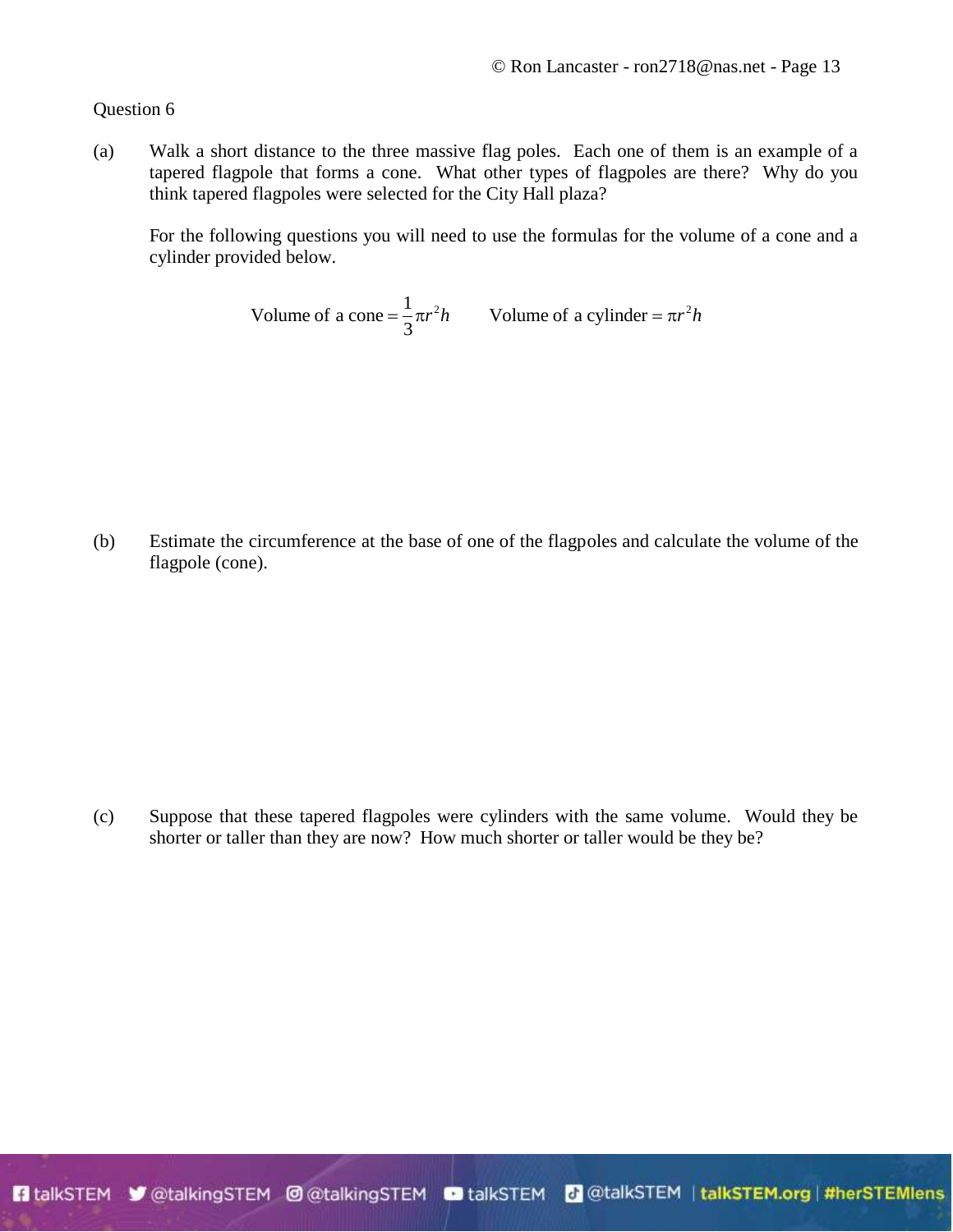Read the information given below and then answer the following questions.

Finding the right ratio of flag to pole

I see a lot of poles flying the wrong sized flag. You've probably noticed, too. Some tall poles have very small flags, and vice versa. So how do you determine the correct size flag to put on your pole?

Here's my rule of thumb. You fly a flag that looks right; that has the right proportions. Your eye can tell just by looking, if the flag is large enough, but, you still ask, where do you start?

At 20%. Yep! If the hoist of your flag (or the height of the flag) is 20% of the height of the pole, you are in good shape. And since the numbers aren't always exact, some judgment is required.

https://www.thedailyflag.com/2008/07/09/finding-the-right-ratio-of-flag-to-pole/

(a) Does the size of the US flag on the flagpole in the City Hall plaza look "right" to you?

(b) Suppose the height of the US flag is 20% of the height of the pole. Calculate the height of the flag.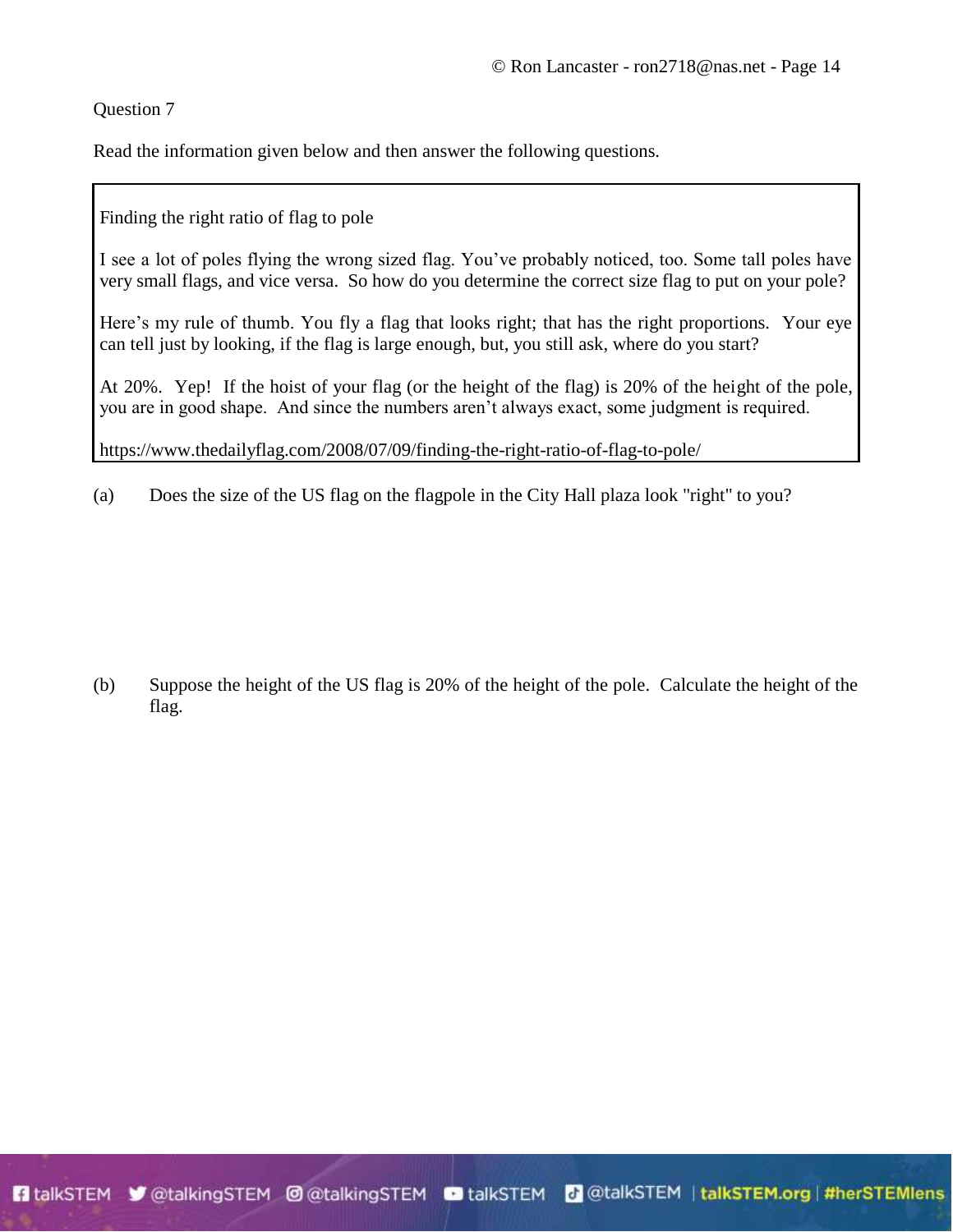Use the official specifications for the US flag given below, to calculate the height and width for a US flag for which the diameter of the star is equal to the diameter of the fountain. If the 20% rule of thumb is used, how tall would the flagpole be? How would it compare to the tallest building in Dallas?



https://commons.wikimedia.org/wiki/File:1959\_US\_Flag\_specification.jpg

Hoist (height) of the flag:  $A = 1.0$ Fly (width) of the flag:  $B = 1.9$ Diameter of star:  $K = 0.0616$  (L × 4/5, four-fifths of the stripe width) Width of stripe:  $L = 0.0769$  (A/13, One thirteenth of the flag height)

These specifications are contained in an executive order which, strictly speaking, governs only flags made for or by the U.S. federal government. In practice, most U.S. national flags available for sale to the public have a different width-to-height ratio. Flags that are made to the prescribed 1.9 ratio are often referred to as "G-spec" (for "government specification") flags.

https://en.wikipedia.org/wiki/Flag\_of\_the\_United\_States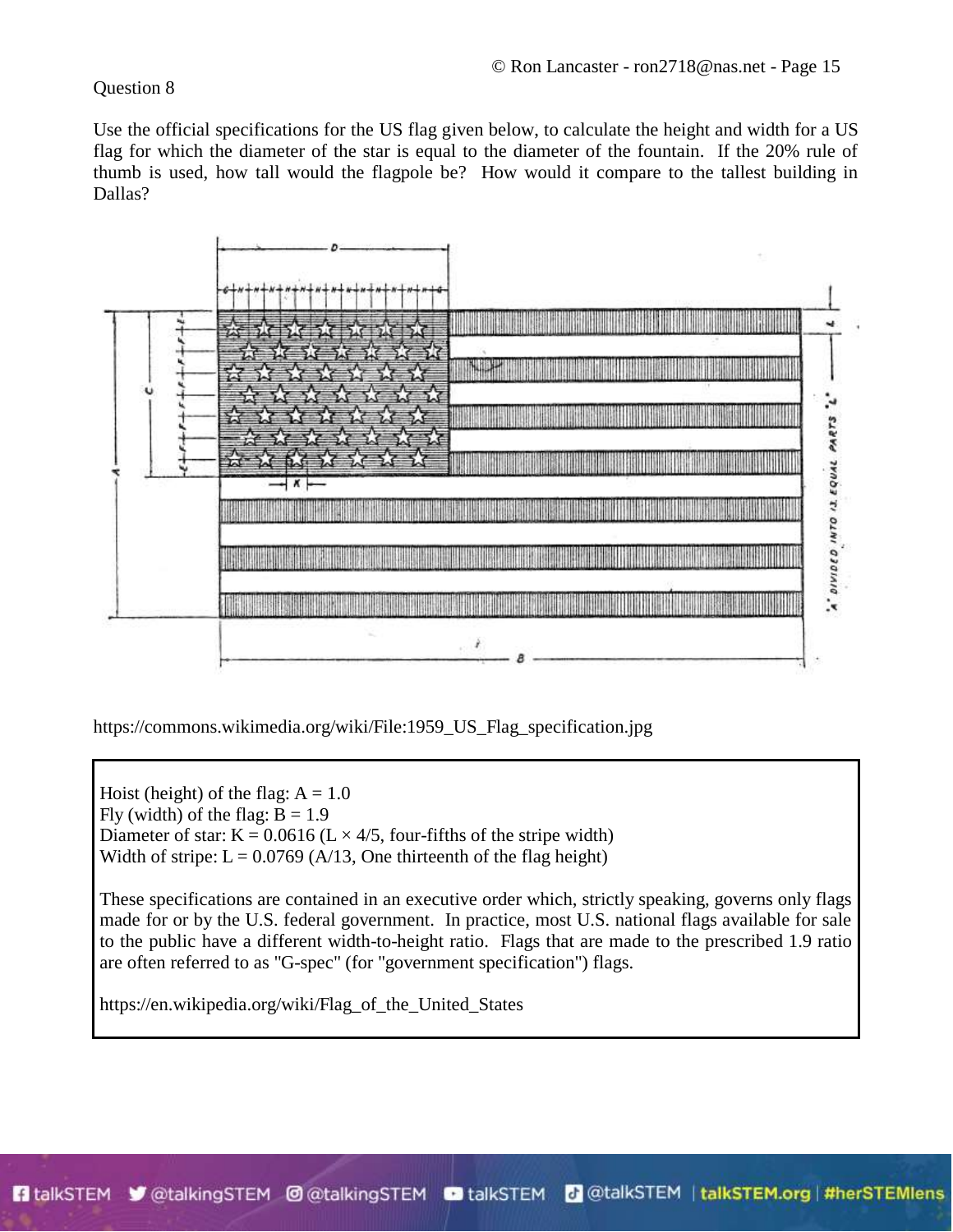n talkSTEM v @talkingSTEM @@talkingSTEM a talkSTEM a @talkSTEM | talkSTEM.org | #herSTEMlens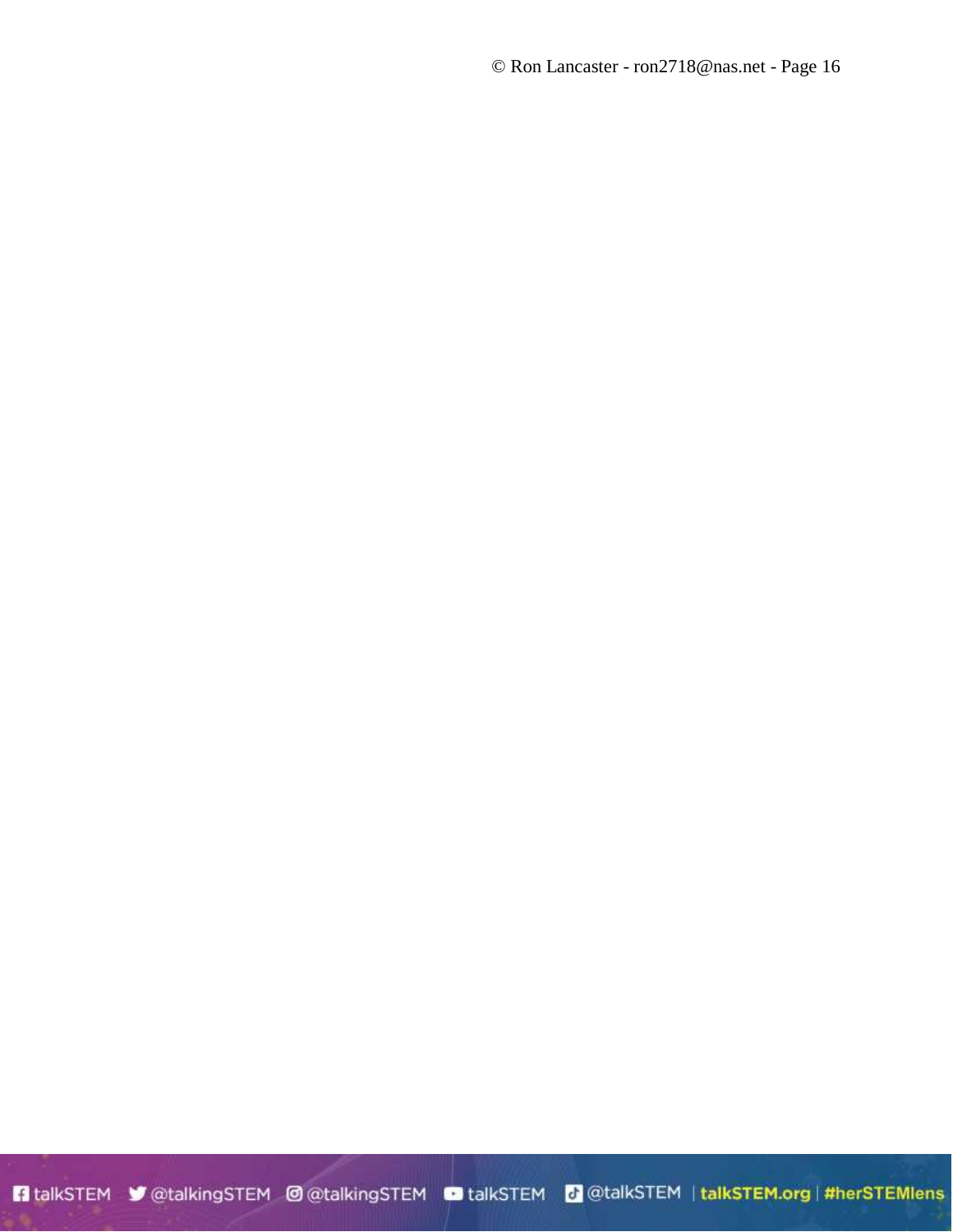The flag of the state of Texas is defined by law as follows:

The state flag is a rectangle that: (1) has a width to length ratio of two to three; and (2) contains: (A) one blue vertical stripe that has a width equal to one-third the length of the flag; (B) two equal horizontal stripes, the upper stripe white, the lower stripe red, each having a length equal to twothirds the length of the flag; and (C) one white, regular five-pointed star: (i) located in the center of the blue stripe; (ii) oriented so that one point faces upward; and (iii) sized so that the diameter of a circle passing through the five points of the star is equal to three-fourths the width of the blue stripe.

https://en.wikipedia.org/wiki/Flag\_of\_Texas

(a) Does the flag of Texas on the flagpole in the City Hall plaza appear to adhere to the regulations given above?

(b) Suppose that the length and width of an official flag of Texas are 24 inches and 16 inches (Figure 5). Calculate the area of the white circle and the area of the white rectangle DEFH. Show that the area of the circle is slightly less than 25% of the area of the rectangle DEFH. Determine the diameter of the circle for which its area is exactly equal to 25% of the area of rectangle DEFH.



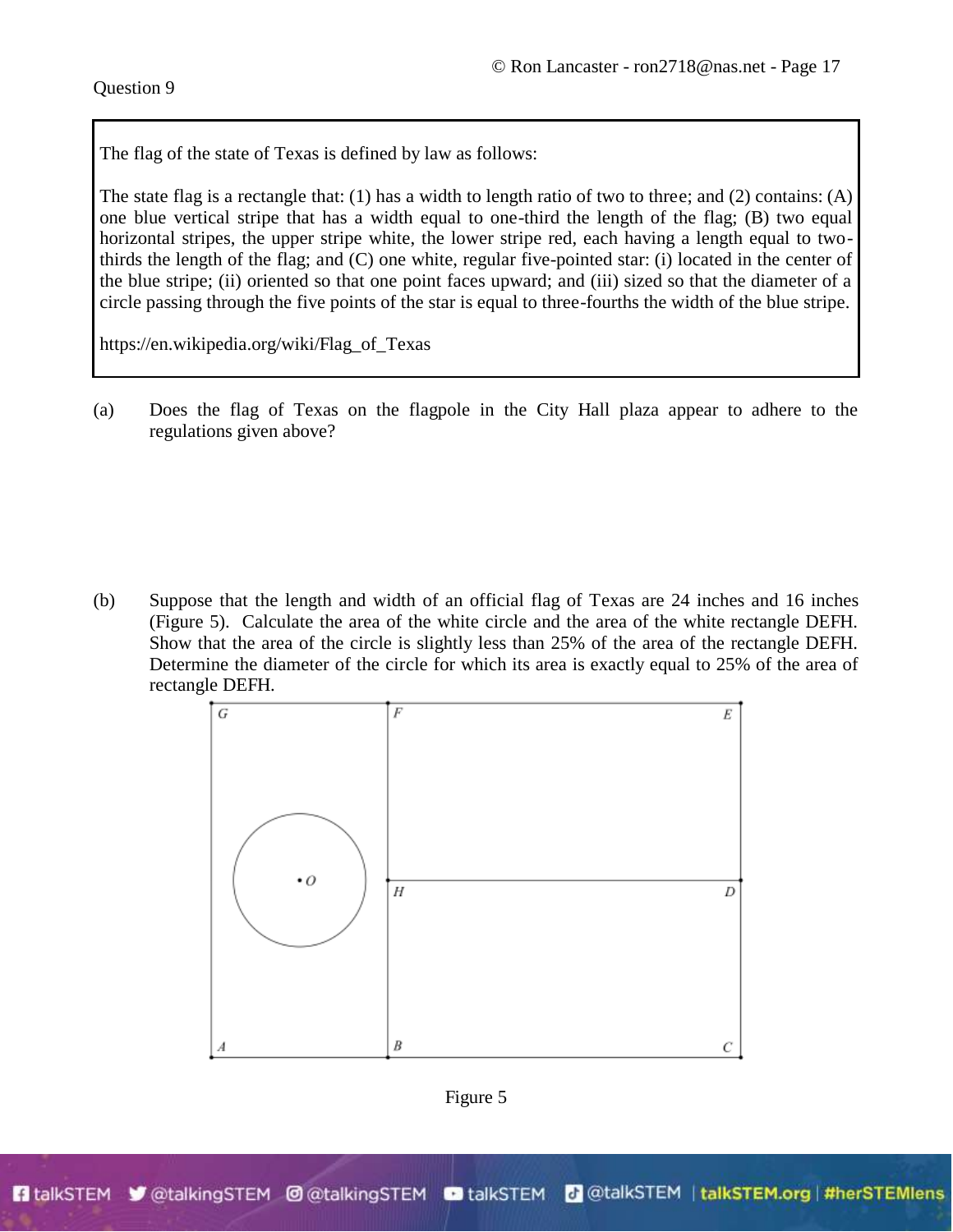n talkSTEM v @talkingSTEM @@talkingSTEM a talkSTEM a @talkSTEM | talkSTEM.org | #herSTEMlens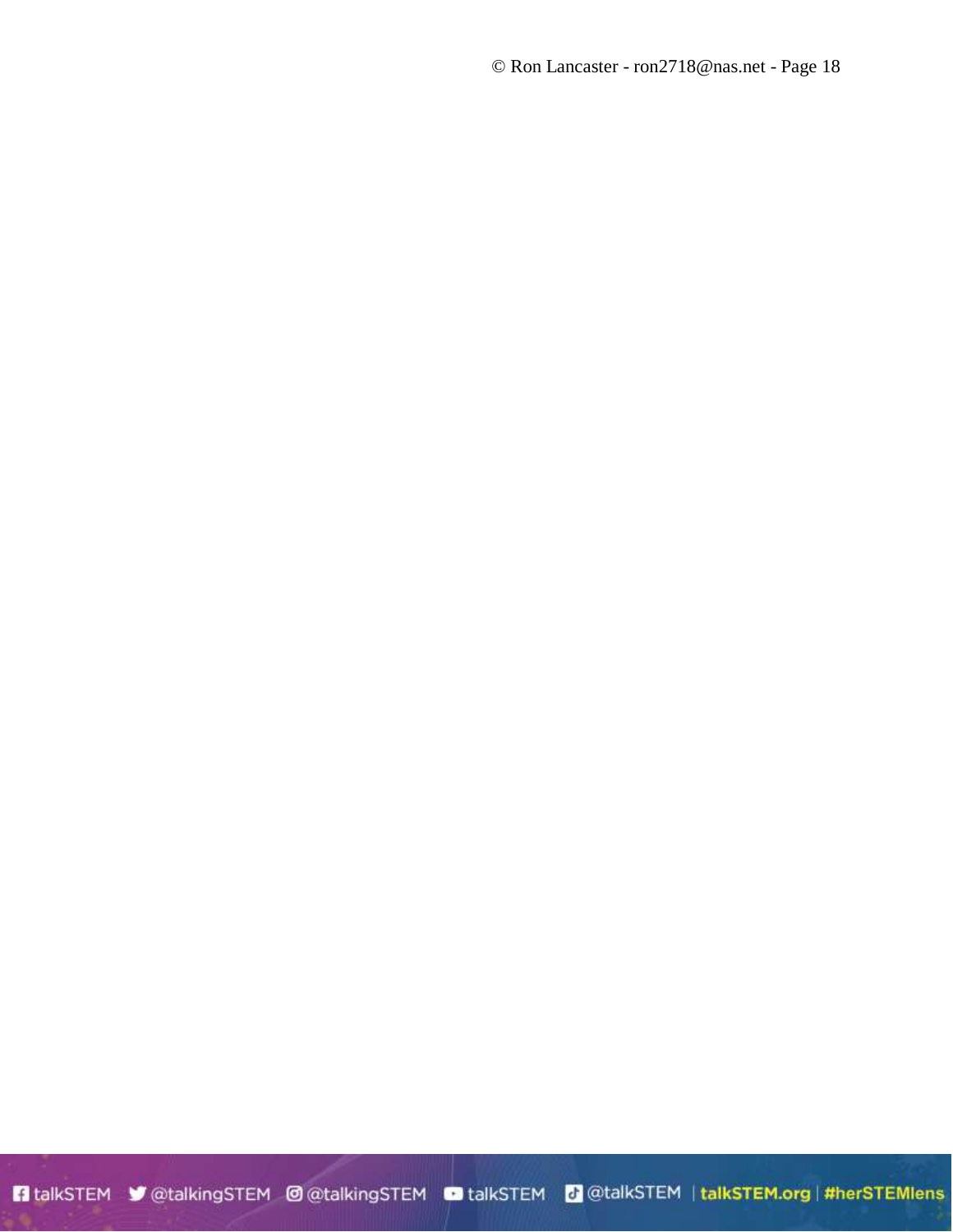.

Figure 6 shows the flag from Figure 5 on a set of coordinate axes with point A positioned at (0, 0).

(a) Determine the coordinates of point O, the center of the circle. What is the equation of the circle?

(b) Determine the coordinates of the points P, Q, R, S and T that determine the star.



Figure 6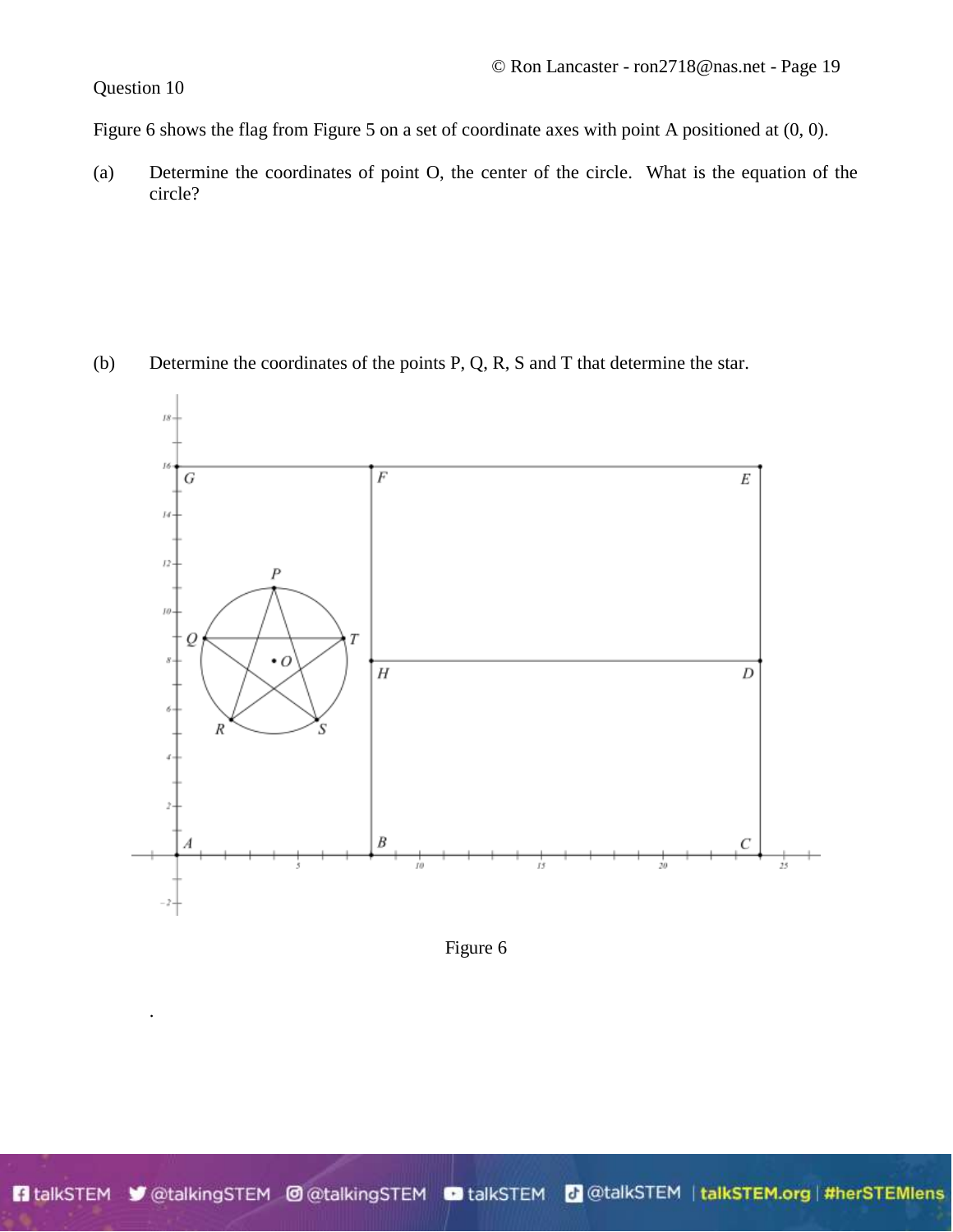Walk down the nearby steps towards Young Street, turn right and locate the City Seal for the City of Dallas shown in Photograph 3.

(a) This photograph was taken on Saturday, April 8, 2017. What time of the day was it taken? How do you know?

(b) What mathematical questions do you have about the City Seal?



Photograph 3 by Ron Lancaster: City Seal for the City of Dallas.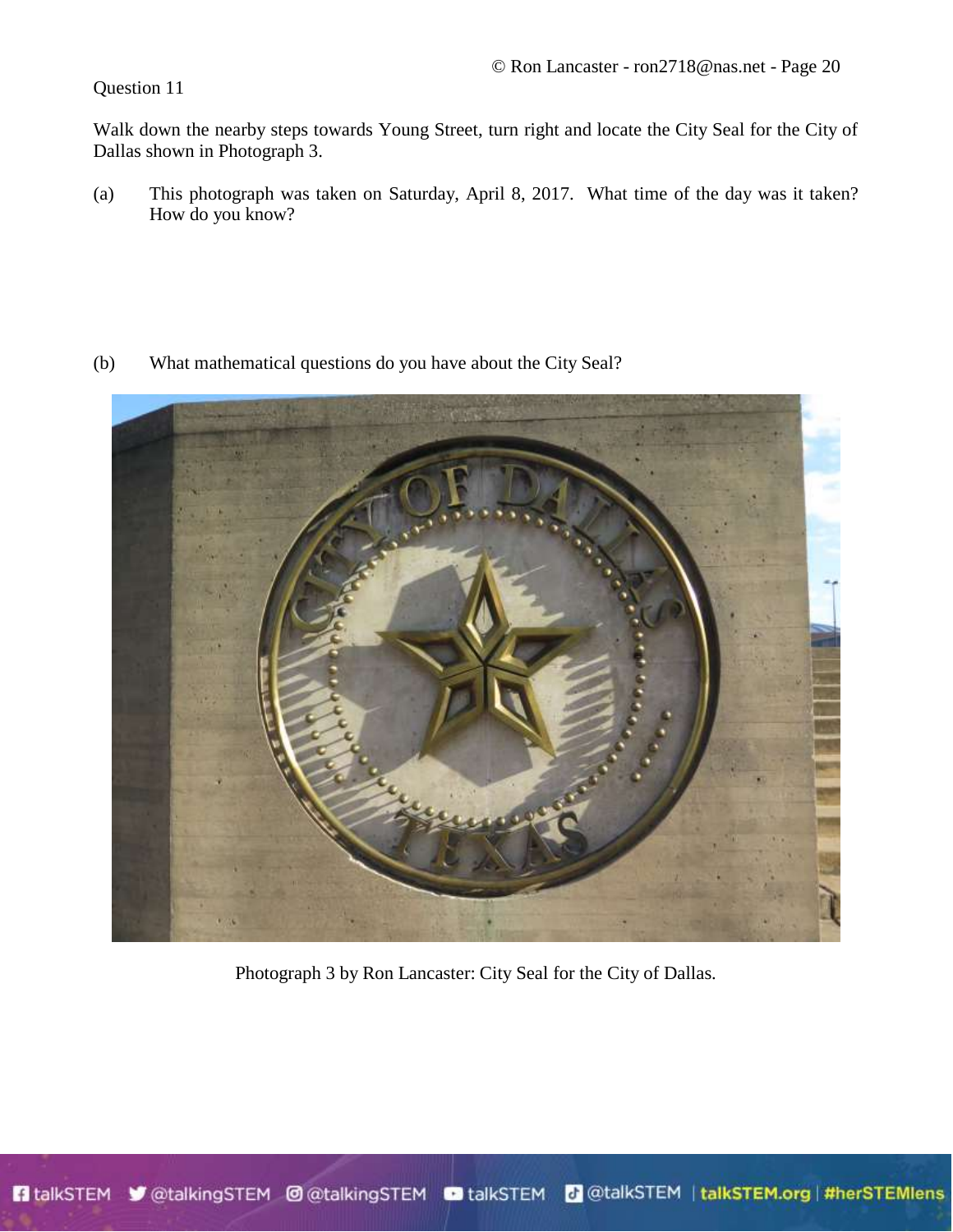# **The end!**

Here are two puzzles for you to work on after the Math Trail.

### Question 12

In the addition puzzle given below, each letter represents a digit from 0 to 9. Any given letter stands for just one digit (in other words the value of C cannot be say 1 and 4 at the same time) and two different letters cannot stand for the same digit (so I and T can't both be say 5). Also the first letter of any word cannot be 0. There are 24 solutions to this puzzle, one for each hour of the day. Take a minute and find one of them and then find a second in a second by switching the values for C and M.

| C |   | т | Y |
|---|---|---|---|
| H | A | L | L |
| М |   | т | H |
| P |   | т | H |

### Question 13

The solution to the addition puzzle given below has no connection to the solution to the puzzle in Question 12. It is not a continuation of Question 12 in the sense that the value of a letter carries over to this puzzle. Coincidentally, there are also 24 solutions to this puzzle. Find at least one of them.

| S | Т | E | M |
|---|---|---|---|
| T | A | L | K |
|   |   | A | T |
|   | т | H | E |
| M | A | т | H |
|   |   |   | K |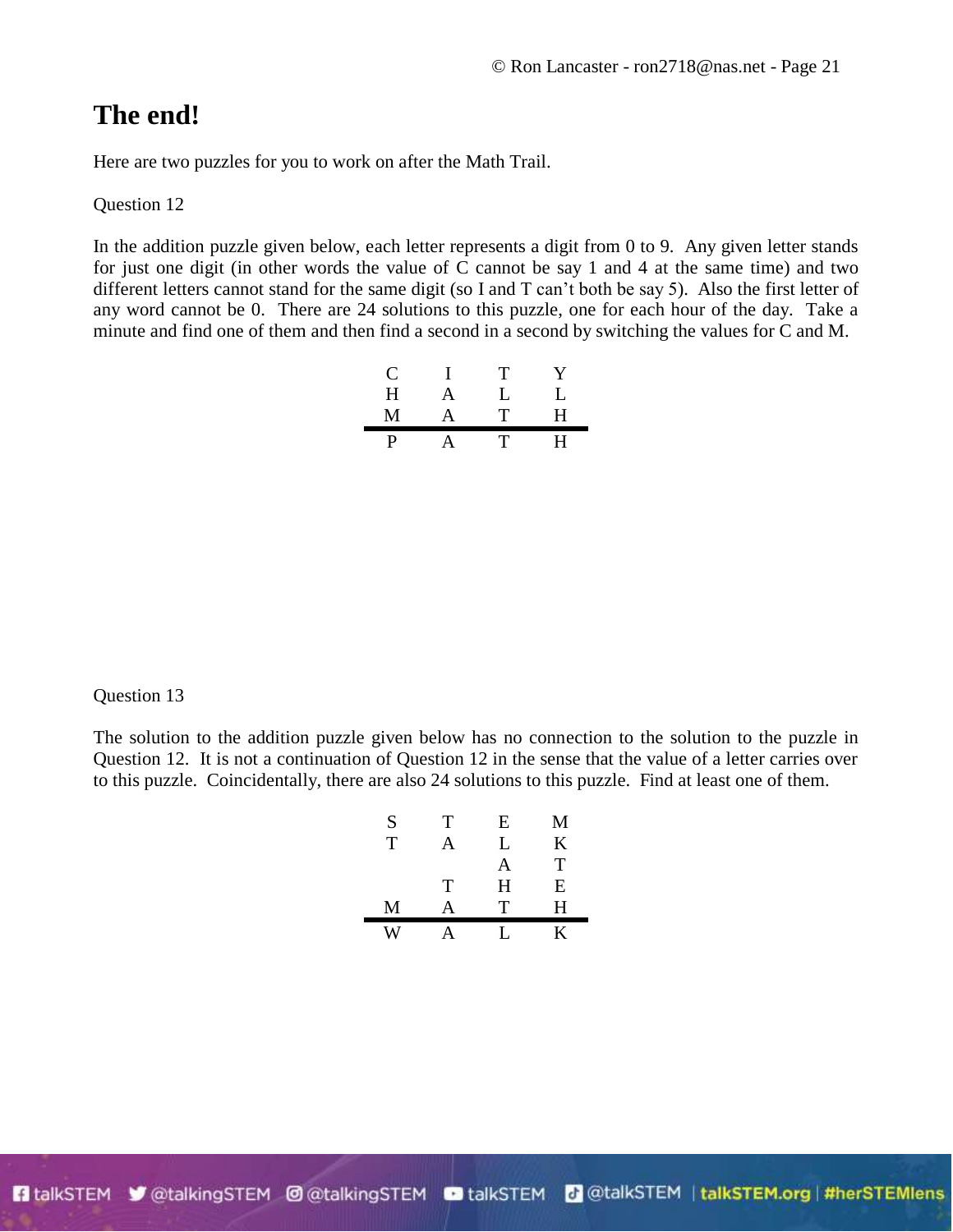# **Bibliography**

# **Websites**

MƒA Math Trail at the Rubin Museum of Art https://www.youtube.com/watch?v=6KZ8KOWHSWc

Math for America Math Trails https://vimeo.com/6085446

The Geometry Playground: Walk a Math Trail http://www.exploratorium.edu/geometryplayground/mathtrails.php http://tinyurl.com/walkamathtrail

The Canadian Math Trail http://www.brocku.ca/cmt/English/index.htm

Vancouver 2010 Olympic Math Trail http://www.brocku.ca/cmt/upload/1070004370.8764/index.html

Math Trails http://www.cmste.uregina.ca/MathTrails/

Welcome to the Welland Canal Math Trail http://spartan.ac.brocku.ca/~emuller/mathtrail/wcmt/wcmtstart.html

# **NCTM Journal Articles**

"Designing Math Trails for the Elementary School". Kim Margaret Richardson, *Teaching Children Mathematics*, August 2004

"Making Mathematics Real: The Boston Math Trail". M Rosenthal and Clement K Ampadu, *Mathematics Teaching in the Middle School*, November 1999

"A Mathematics Trail at Phillips Exeter Academy". Vince Delisi and Ron Lancaster, *The Mathematics Teacher*, March 1997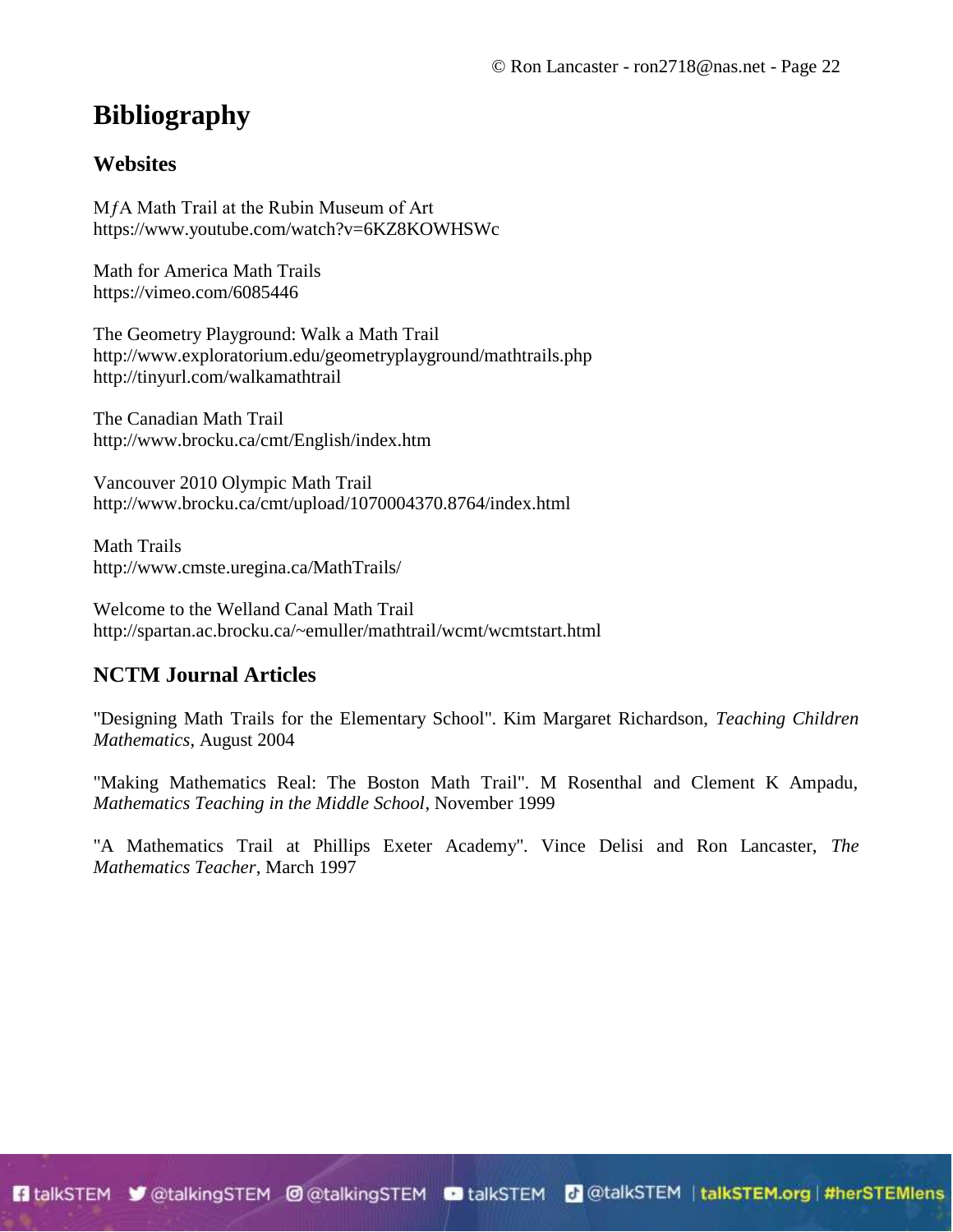# **Tales about my Trails by Ron Lancaster**

I created my first Math Trail on Toronto's Centre Island in the summer of 1985 for teachers who were enrolled in an Additional Qualifications (AQ) course I taught at the Faculty of Education of the University of Toronto. The suggestion to go to Centre Island came from Al Fleming, a well known mathematics teacher, who had developed a tradition of going to the island for the last class of his AQ courses. In the early 1990s I began to create Trails for teachers who attended the Phillips Exeter Academy Mathematics, Science and Technology Conference in Exeter, New Hampshire. I developed these Trails with Vince Delisi, a mathematics teacher from Toronto. Vince and I created Trails on the Exeter campus, in the downtown area and in stores including Whirlygigs Toys and Exeter Candy.

In 1996 I began to develop Trails for my students at St. Mildred's-Lightbourn, an all-girls school in Oakville. The first Trail that I created was set in the Financial District of Toronto and the day was a major success. The students loved the active nature of the project, they enjoyed being able to work collaboratively and they were stunned at how much mathematics there is in the world around us. The following year my grades 7 and 8 students participated in three Trails. The first Trail took place in Toronto and I used it as a way of getting to know my students and as a way for my students to be exposed to the big ideas of the course. The second Trail was on the campus of the school and I used it to help students practice what they had learned to date. The third Trail was also in Toronto and this one was used to help students review everything we had done during the year. The third Trail also contained questions from the curriculum for the next year in an effort to give students a sense for what was to come.

I have created other Math Trails in numerous cities in Canada and the US; Abu Dhabi; Accra; Bangkok; Delhi; Hong Kong; Nanjing, Suzhou and in Singapore where over 7000 students and hundreds of teachers have enjoyed these walks. I have also developed Math Trails for the Avenues School, the Museum of Mathematics and Math for America in New York City at the Museum of Modern Art, the Museum of Natural History, Ellis Island, the Bronx Zoo, Madison Square Park, the campuses of New York University & Columbia University and on the High Line.

There have been other people around the world who have developed their own Trails. Kay Toliver is one of the best-known Trail blazers and information about her work can be found at http://thefutureschannel.com/kay-toliver/. Many years ago I worked with Kay in Los Angeles and New Orleans and she was a pleasure to be with. Geoff Kavanagh, an Instructor at the University of Toronto, was a real pioneer in the development of Math Trails and he was out with his students in downtown Toronto in the 1980s. Eric Muller, a Mathematics Professor at Brock University in Canada was another early Trail blazer. In the 1980s, he developed Math Trails in Niagara Falls and at the Welland Canal.

Other trail developers include close friends of mine such as Brigitte Bentele, who has developed Trails in Manhattan; Larry Ottman, Lisa Ledwith and Marcia Wexler who have developed Trails in Philadelphia; Diane Devine who has developed Trails in Boston and Carly Ziniuk who has developed Trails in Toronto and in Ottawa at the National Gallery of Canada.

And of course there is Glen Whitney, the founder of the Museum of Mathematics, who has developed math walks around the US and is a passionate path developer.

Ron Lancaster, Associate Professor, Teaching Stream, Mathematics Education Ontario Institute for Studies in Education of the University of Toronto (OISE/UT) ron2718@nas.net